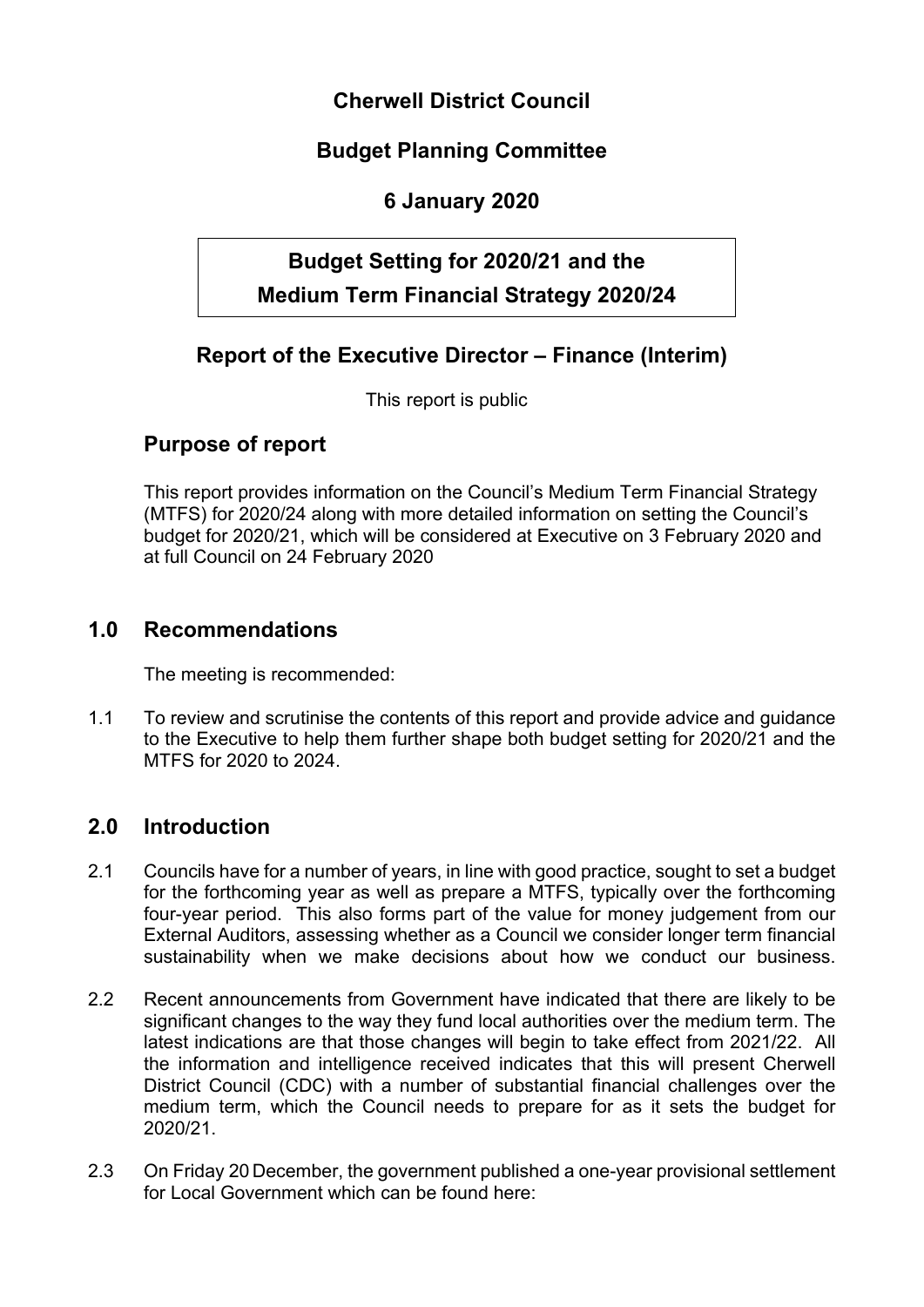[https://www.gov.uk/government/collections/provisional-local-government-finance](https://www.gov.uk/government/collections/provisional-local-government-finance-settlement-england-2020-to-2021)[settlement-england-2020-to-2021](https://www.gov.uk/government/collections/provisional-local-government-finance-settlement-england-2020-to-2021)

- 2.4 The impact for CDC of this one-year settlement can be summarised as follows:
	- Essentially a "roll-forward" of funding
	- Confirmation that Council Tax can be raised by 2% or £5, whichever is greater (For CDC this is £5)
	- That New Homes Bonus legacy payments from previous years allocations will be fully funded
	- That a one-year only New Homes Bonus award for 2020/21 has been allocated to CDC
- 2.5 The settlement was as expected following announcements prior to the General Election in the Chancellor's budget in September 2019. We had built our financial models on the indicative information provided at that point. Nothing has changed from when the provisional settlement was announced.
- 2.6 In order to support the Budget Planning Committee with its task of scrutinising the budget setting process for 2020/21 this report explains and explores the impacts of the various building blocks that make up the final budget of the Council including:
	- estimated impact of the financial outturn for the Council for 2019/20
	- cost of the services that we provide
	- commercial activity and income
	- financing the Council (borrowing and investments)
	- inflationary and other price change impacts
	- budget proposals (growth, savings and invest to save)
	- capital investment proposals
	- reserves and the use of reserves to support the budget
	- national funding assumptions for future years and the medium-term funding gap
- 2.7 This report will explain how each of the above elements support the development of the budget for 2020/21 and the longer term MTFS and then summarise the next steps that will allow the Council to consider, approve and set a balanced budget on 24 February 2020.

### **3.0 Report Details**

### **Financial Outturn 2019/2020**

- 3.1 The Budget Planning Committee and the Executive regularly review the forecast outturn as part of the Performance, Risk and Finance report. This has shown a broadly balanced position apart from the impact of favourable financing, which has allowed an underspend in excess of £1m to be anticipated in overall terms. The impact of this underspend is shown below in the section considering reserves.
- 3.2 The overall forecast underspend derives mainly from treasury and financing returns and from commercial property and it is proposed to transfer these balances to the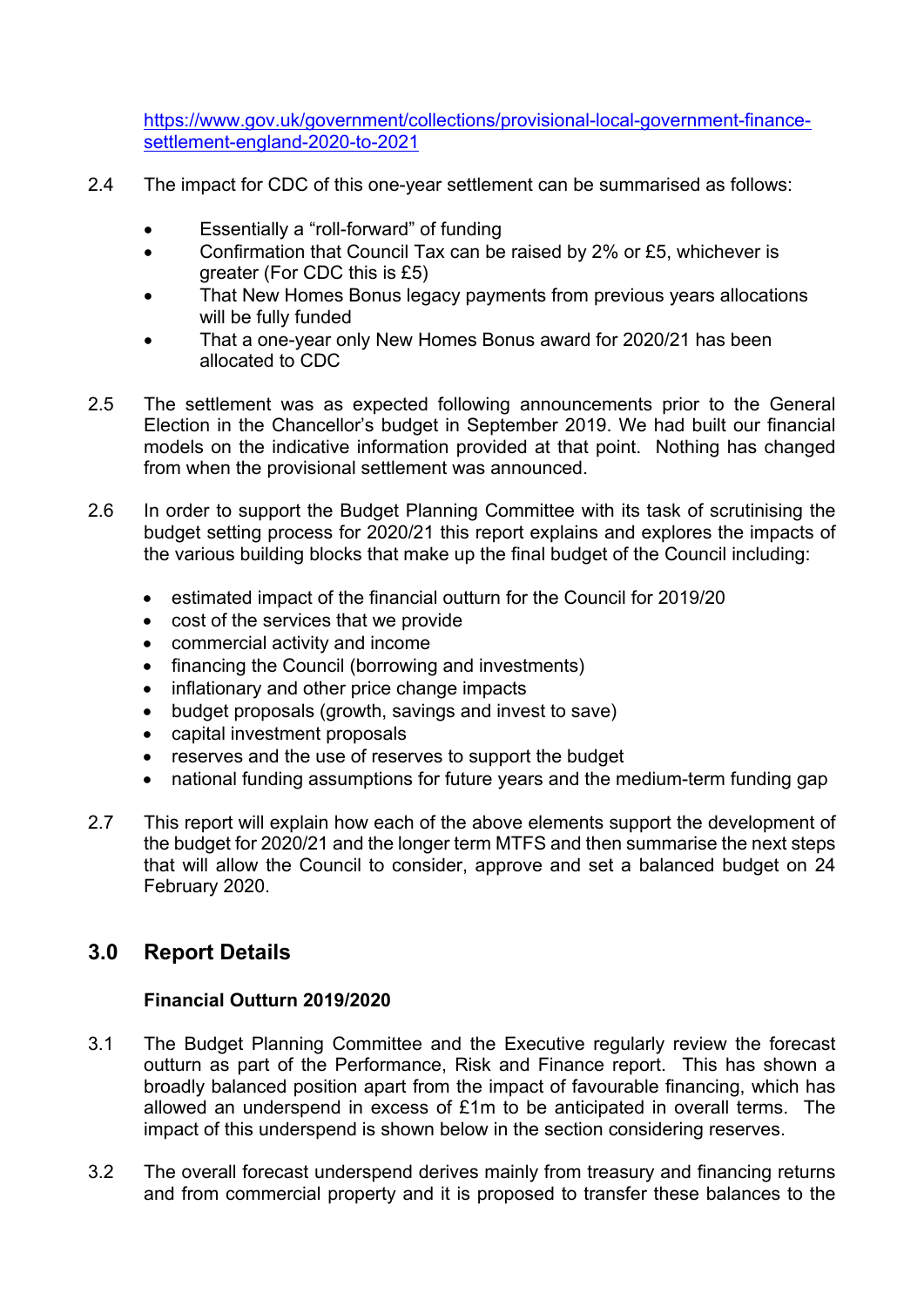Business Rates Risk Reserve and the Commercial Property Risk Reserve. These reserves have been set up to help manage the risk of these two income streams by putting away surpluses in growth years to help mitigate the impact in forthcoming anticipated lean years.

3.3 There are a small number of service pressures that continue to be managed by service managers who continue to try to achieve a balanced budget by the year end. Managers have taken into account their current operational and financial performance when considering their future year budget requirements and where necessary included growth pressures or proposed budget reductions as part of the budget setting process. These are described later in this report. The budget requirements and the changes requested by managers have been scrutinised by senior managers over a number of individual sessions allowing for challenge and consideration across the range of Council budgets. This helps to ensure the proposals align with the Council's objectives.

#### **Net Cost of Services for 2021/22**

3.4 Having reviewed the impact of prior years financial information, the next step in setting a budget is to consider the "Net Cost of Services" which includes the costs and income streams directly attributable to service delivery and commercial activities. Table 1 summarises the draft budget for 2020/21 by directorate.

|                                              | <b>Net Budget</b><br>2020/21 |
|----------------------------------------------|------------------------------|
|                                              | £000                         |
| <b>Customers and Service Development</b>     | 4,009                        |
| Finance                                      | 775                          |
| Law and Governance                           | 1,283                        |
| Place and Growth                             | 3,457                        |
| Wellbeing, Environment & Regulatory Services | 12,202                       |
| Service Sub-Total                            | 21,726                       |
| Corporate Costs                              | 3,878                        |
| <b>Net Cost of Services</b>                  | 25,604                       |

Table 1: Net Cost of Services

The largest proportion of the expenditure budget is spent on staffing (46%).

Income streams in this section include fees and charges (eg. planning fee income, income from car parks, licences etc.), service specific grants for which officers have applied or have been allocated from government, and rental income from all councilowned properties (including Castle Quay and Tramway Industrial Estate).

 $\bar{z}$ 

The cost of financing the purchase of commercial properties is included in the Corporate Costs section as borrowing is not attributable to individual projects, but rather is financed corporately in line with our treasury management procedures.

3.5 The budget from 2019/20 has been rolled forward and scrutinised on a line by line basis by budget holders, their Finance Business Partners and senior managers to ensure the budget aligns to future requirements; both by reducing where there are underspends and increasing where there are current year pressures. Inflation has been applied where appropriate, rather than across the board, to contracts and fees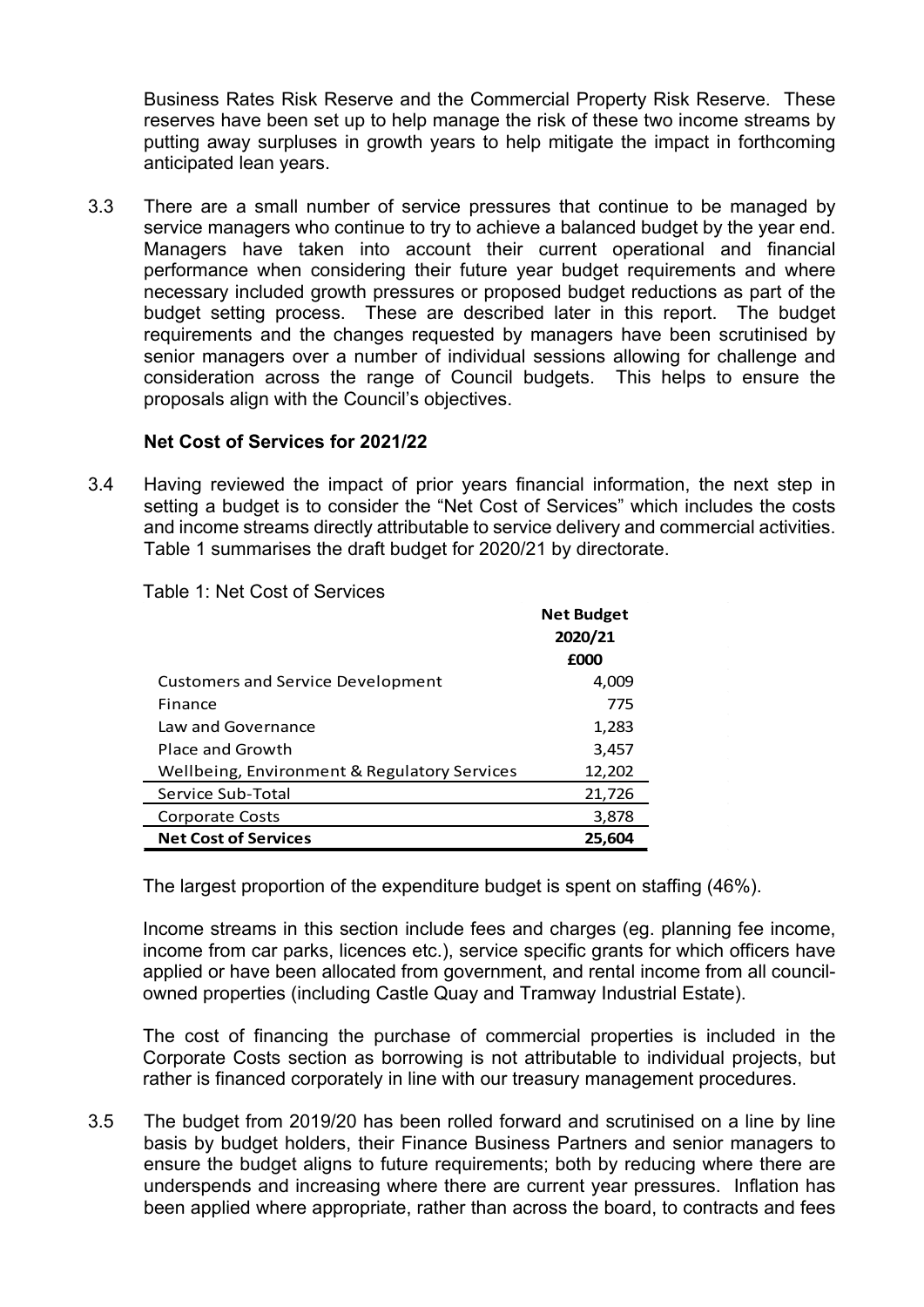and charges. The rate of payroll inflation is subject to ongoing local negotiation but has been included in the budget at a rate of 2.5%. This reflects both a potential cost of living increase but also recognises progression in pay scales for employees. An employers' pension contribution increases of 1% has also been included pending the outcome of the 31 March 2019 tri-annual valuation of the Oxfordshire Pension Fund which is expected in March 2020.

3.6 Table 2 Below shows the movement from the approved 2019/20 budget to the draft budget for 2020/21.

|                                          | 2019/20            |      |                            | 2020/21       |
|------------------------------------------|--------------------|------|----------------------------|---------------|
|                                          | <b>Base Budget</b> |      | <b>Inflation Movements</b> | <b>Budget</b> |
|                                          | £000               | £000 | £000                       | £000          |
| <b>Customers and Service Development</b> | 3,587              | 88   | 334                        | 4,009         |
| Finance                                  | 2,173              | 47   | $-1,445$                   | 775           |
| Law and Governance                       | 1,387              | 19   | $-123$                     | 1,283         |
| Place and Growth                         | 1,669              | 127  | 1,661                      | 3,457         |
| Wellbeing, Environment &                 | 10,347             | 227  | 1,628                      | 12,202        |
| <b>Regulatory Services</b>               |                    |      |                            |               |
| <b>Services Sub-Total</b>                | 19,163             | 508  | 2,055                      | 21,726        |
| <b>Corporate Costs</b>                   | 831                | 0    | 3,047                      | 3,878         |
| <b>Net Cost of Services</b>              | 19.994             | 508  | 5.102                      | 25,604        |

Table 2: Movement from 2019/20

3.7 Movements include both savings and pressures, such as £700,000 of contractual salary commitments, £1.3m of additional fees and charges, and £2.6m planned spend from reserves. Corporate Costs pressures, include an increase to the Minimum Revenue Provision and 50% of New Homes Bonus growth put to reserves. Also included within the 'Movements' column are the Growth Bids, Savings Proposals, Spend to Save Proposals and the revenue effect of Capital bids – all of which are detailed in Appendix A and summarised for 2020/21 in Table 5 below.

#### **Commercial Property**

- 3.8 Whilst commercial property sits within the net costs of services it is worth reflecting on the part this plays in terms of the overall budget of the Council. The Council owns 177 properties that it uses for a number of functions including:
	- Operational assets services delivered or operated out of these properties as well as assets leased out for community activities
	- Landholdings
	- Commercial properties income producing.
- 3.9 The Council in recent years has expanded its commercial property portfolio and this has been both to regenerate our District as well as creating new revenue streams to support the work of the rest of the Council as other funding sources reduce.
- 3.10 The Investment portfolio comprises some 24 properties in the following primary groupings: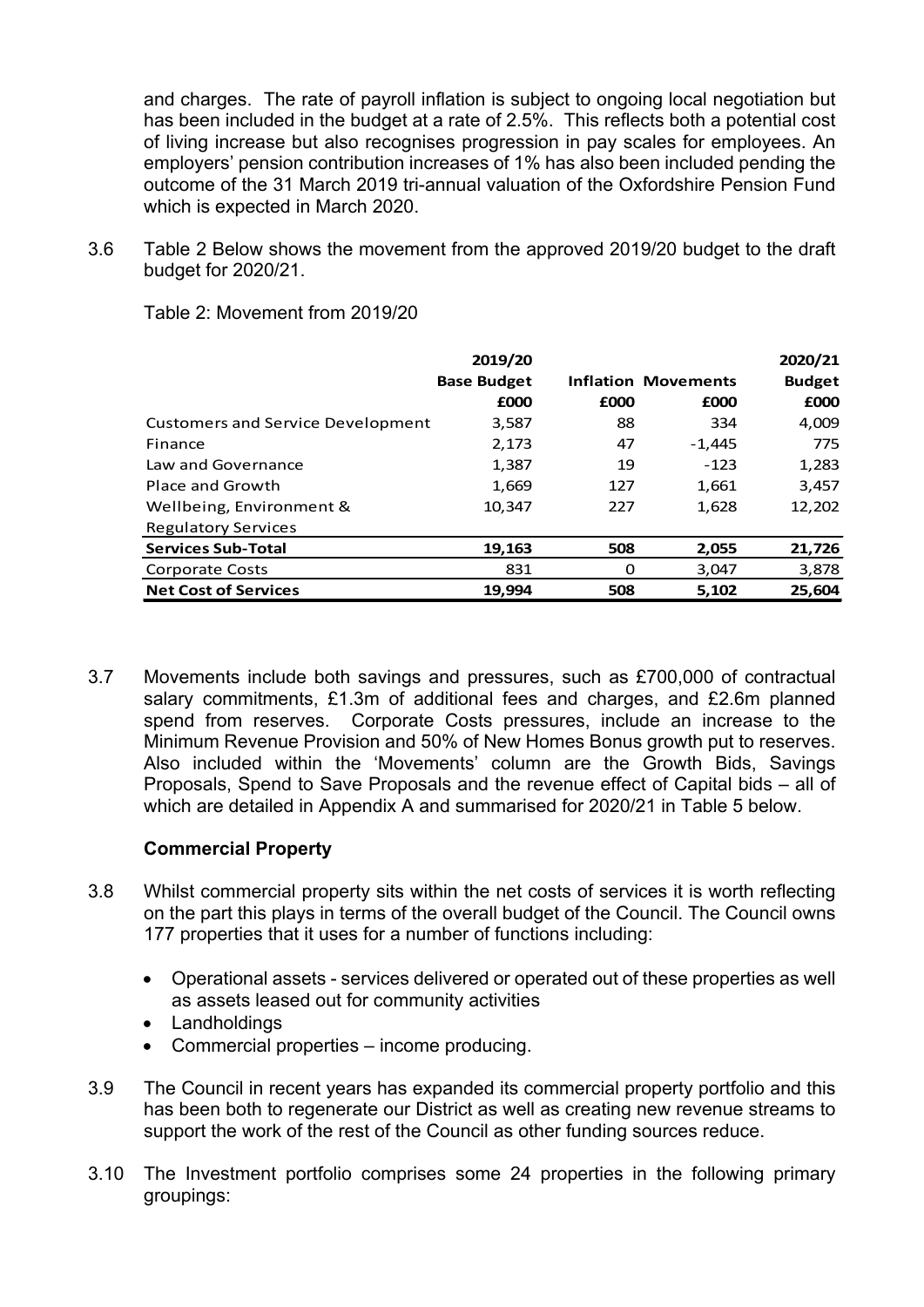- Retail properties (i.e Castle Quay, High Street units, etc)
- Mixed use commercial properties (i.e Franklins House, Bridge Street)
- Industrial estate (i.e Tramway Industrial Estate, Antelope Garage, Thorpe Estate)
- Local Centres (i.e Bradley Arcade, Ferriston, Orchard Way, etc)
- Leisure Centres (run by Parkwood Leisure, i.e Spice Ball, Woodgreen, Bicester Ploughly Sports Centre, Kidlington Gosford)
- Car Parks (run by APCOA)

In setting the budget for 2020/21 we have considered any changes in tenancy arrangements and the budget has been set at circa £4.5m. The current value of these assets is £72m which gives a rate of return of 6.25%.

#### **Council Financing**

- 3.11 In addition to the income streams recorded in the Net Cost of Services, the council funds the balance of its activities from the following sources:
	- Council tax: the tax base has been set at 55,559.9 and it is expected that the Council set a £5 increase on Council Tax from £128.50 to £133.50. This will be offset in 2020/21 by £175,000 payable to parishes under the CTRS scheme agreed last year. This is the final year that any payment will be made to parishes.
	- National Non-Domestic Rates (NNDR): the budget is based on the value of the ratings list as at November and assumes 1% growth during the year.
	- New Homes Bonus: as in previous years, 50% of the amount receivable has been used to finance the Council's activities and the remainder put to reserves for use on specific projects.
	- Revenue Support Grant: following the provisional settlement on 20th December 2019 this remains the same as last year.



Table 3: Sources of Financing

3.12 The budget for 2020/21 therefore is balanced by these sources of funding as demonstrated below.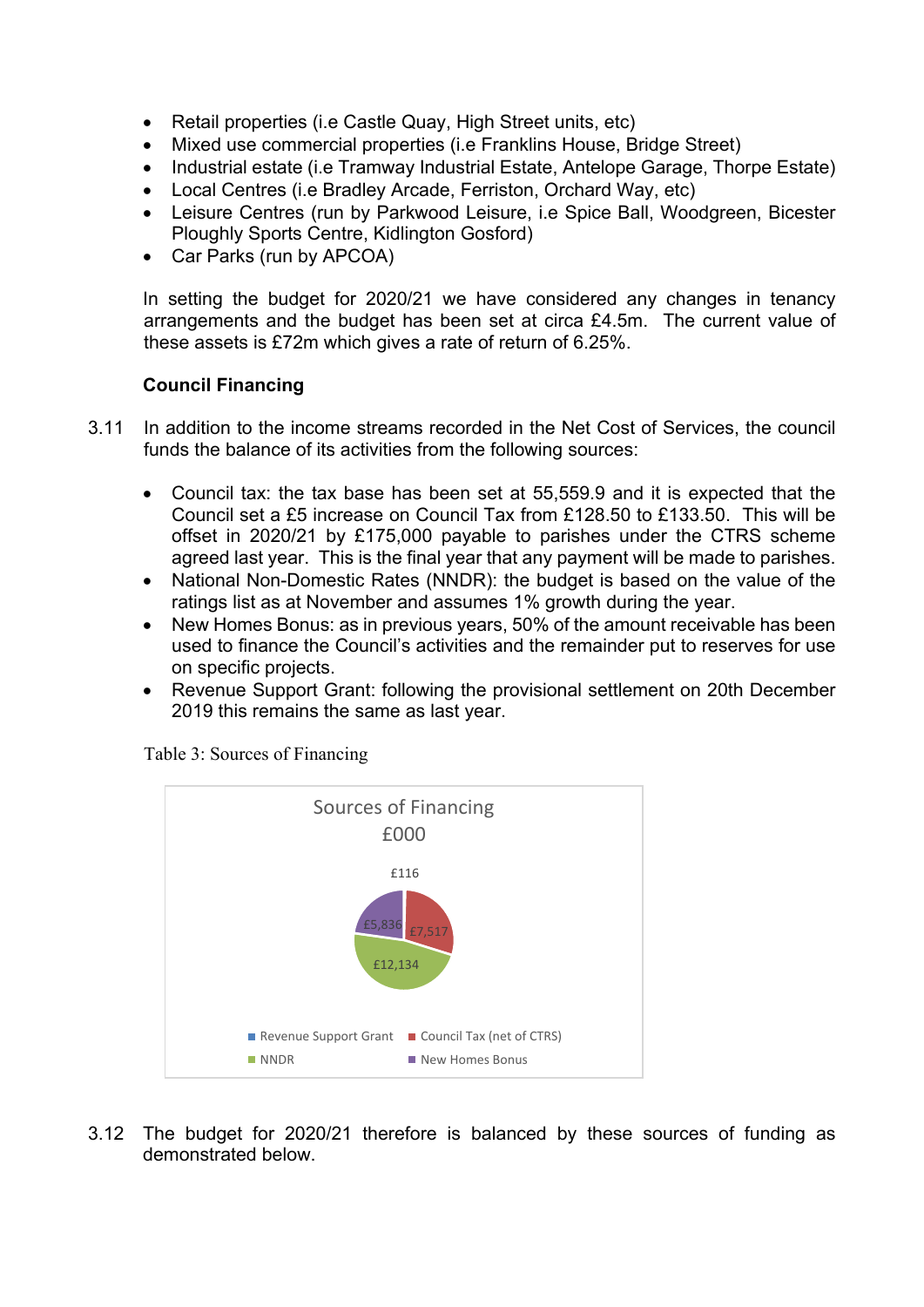#### Table 4 : Full Budget 2020/21

|                              | <b>Net Budget</b><br>2020/21<br>£000 |
|------------------------------|--------------------------------------|
| Net Cost of Services         | 25,604                               |
| <b>Financed by</b>           |                                      |
| Council Tax                  | (7,692)                              |
| <b>CTRS Scheme</b>           | 175                                  |
| <b>Non-Domestic Rates</b>    | (12, 134)                            |
| New Homes Bonus              | (5,836)                              |
| <b>Revenue Support Grant</b> | (116)                                |
| <b>Balance</b>               |                                      |

#### **Budget Proposals (Growth, Savings and Spend to Save and Capital Impact)**

3.13 The table below details the proposals which have been put forward as part of the budget process and which have been included in the Net Cost of Services.

All of these proposals have been included in the overall budget model for 2020/21 which would allow a balanced and legal budget to be set. Please note that amendments to any of them will have either a positive or negative impact on the Council's ability to set a balanced budget in February 2020. Any alternative proposals will need to consider the impact on the overall Council budget position and how this will be funded as necessary. The following table 5, summarises the inclusions by strategic priority, details of the proposals can be found in Appendix A.

|                                  | Growth<br>£000 | <b>Savings</b><br>£000 | Spend to<br>Save<br>£000 | Capital<br>Impact<br>£000 | Total<br>£000 |
|----------------------------------|----------------|------------------------|--------------------------|---------------------------|---------------|
| Clean, Green and Safe            | 130            | (30)                   |                          | (9)                       | 91            |
| District of Opportunity & Growth | 875            | (622)                  |                          | (1)                       | 252           |
| Thriving Communities & Wellbeing | 1,310          | (145)                  |                          |                           | 1,172         |
| Response to Climate Emergency    | 50             |                        | 69                       |                           | 119           |
| <b>Operational Excellence</b>    | 12             | (597)                  |                          | 14                        | (571)         |
| Best Council to work for         | 24             |                        |                          |                           | 24            |
| <b>Total</b>                     | 2.401          | (1.394)                | 69                       | 11                        | 1,087         |

Table 5 : Growth, Savings, Spend to Save and Capital Impact 2020/21

#### **Capital Investment Proposals**

- 3.14 The table 6 below details the capital investments proposed for 2020/21. Where these result in a revenue cost or savings, these have been adjusted for in the Net Cost of Services; therefore, as above, amending them may impact on the Council's ability to set a balanced budget.
- 3.15 Capital expenditure is funded either from Revenue, Capital Receipts, Capital Grants or Internal Borrowing. External Borrowing is used to manage the cashflow requirements of the Council and not linked to individual projects. Details of the Council's expected borrowing for 2020/21 is included in the Treasury Management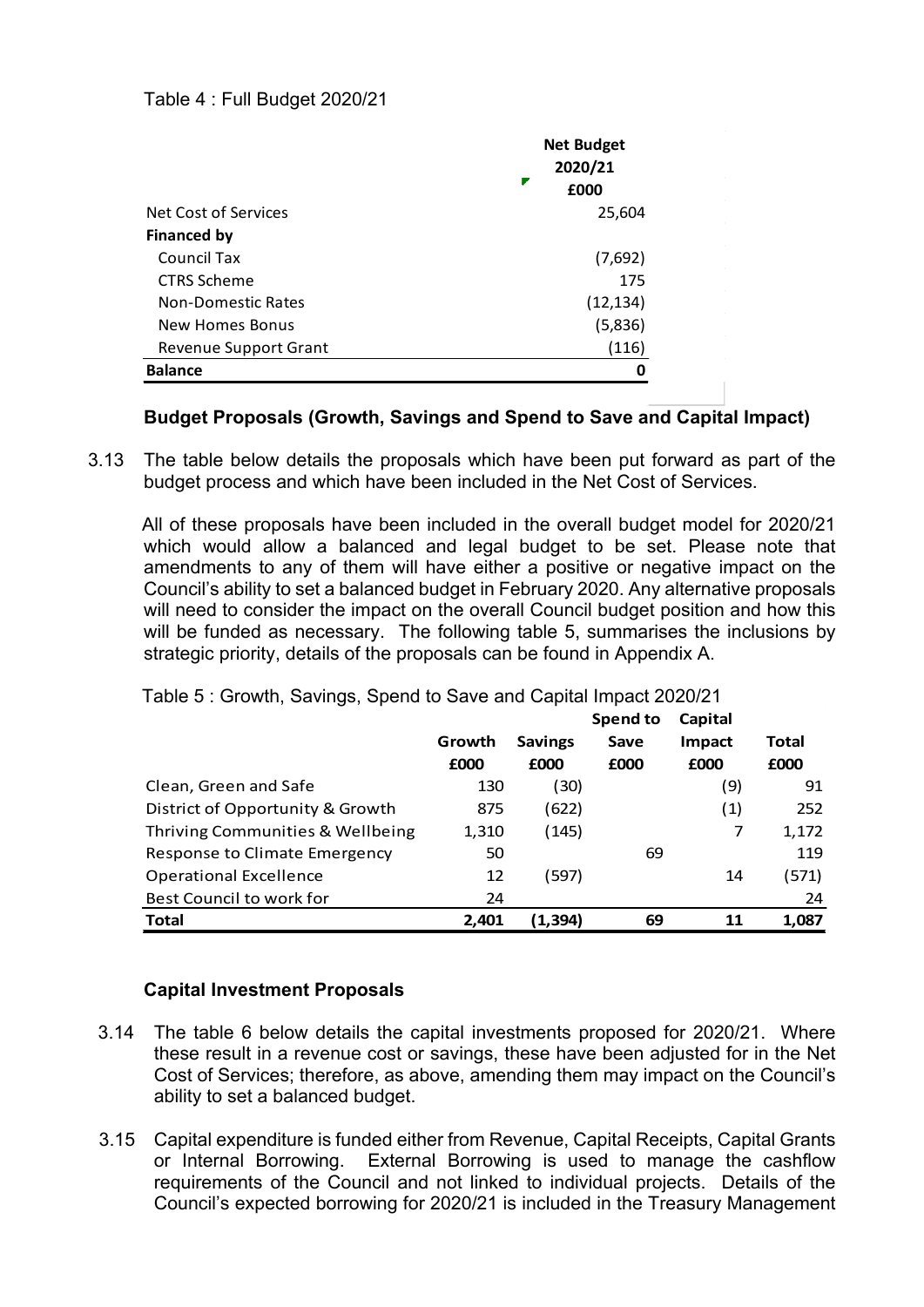suite of strategies which are scrutinised by the Accounts, Audit and Risk Committee and will be included as appendices to the final budget report. These have already been reviewed in draft form on 20<sup>th</sup> November 2019, but will be finally considered on 22<sup>nd</sup> January 2020. The following table 6 summarises the inclusions by strategic priority, details of the proposals can be found in Appendix A.

|                                  | <b>Capital Bids</b>                                 |       |      |       |       |       |
|----------------------------------|-----------------------------------------------------|-------|------|-------|-------|-------|
|                                  | 2022/23<br>2023/24<br>2021/22<br>2024/25<br>2020/21 |       |      |       |       | Total |
|                                  | £000                                                | £000  | £000 | £000  | £000  | £000  |
| Clean, Green and Safe            | 1,051                                               | 1,021 | 689  | 1,127 | 1,316 | 5,204 |
| District of Opportunity & Growth | 137                                                 | 62    | 12   | 12    | 12    | 235   |
| Thriving Communities & Wellbeing | 885                                                 | 285   | 55   |       |       | 1,225 |
| <b>Operational Excellence</b>    | 325                                                 |       |      |       |       | 325   |
| Total                            | 2.398                                               | 1,368 | 756  | 1.139 | 1,328 | 6,989 |

Table 6 – Capital Bids 2020/21 through to 2024/25

#### **Reserves**

- 3.16 The table 7 below shows an analysis of the general and earmarked reserves in the Council's balance sheet. Starting with the forecast opening balance at 1 April 2019, the movements anticipated from 2019/20, including the underspend projected from the Council's overall budget, proposed movements to and from reserves during 2020/21 resulting in an estimated closing balance as at 31 March 2021.
- 3.17 It is the duty of the Section 151 Officer to ensure that the Council retains reserves at a level which provides the Council with financial resilience both in setting the budget for 2020/21 but also looking into the medium term and the MTFS. Reserves can be used for one-off expenditure but should not be used to finance ongoing Council activities.

Table 7 – Reserves

|                                               | £000    |
|-----------------------------------------------|---------|
| Opening balance - April 2019                  | 22,059  |
| Projected underspend 2019/20                  | 1,299   |
| Anticipated use of Reserves during 2019/20    | (500)   |
| Commercial income to reserves during 2019/20  | 2,193   |
| Use of Reserves to support activities 2020/21 | (2,600) |
| <b>Projected Closing Balance March 2021</b>   | 22,451  |

#### **Medium Term Financial Strategy**

#### **Proposed Changes to Local Government Funding 2021/22 and beyond**

3.18 The Council has previously been advised that local government funding will be changing in 2021/22. Whilst there isn't clarity of the precise impact of these changes, there have been a number of national consultations and working groups that have been reviewing the options. The Council has been able to model the most likely scenario and therefore consider what impact this is likely to have for Cherwell from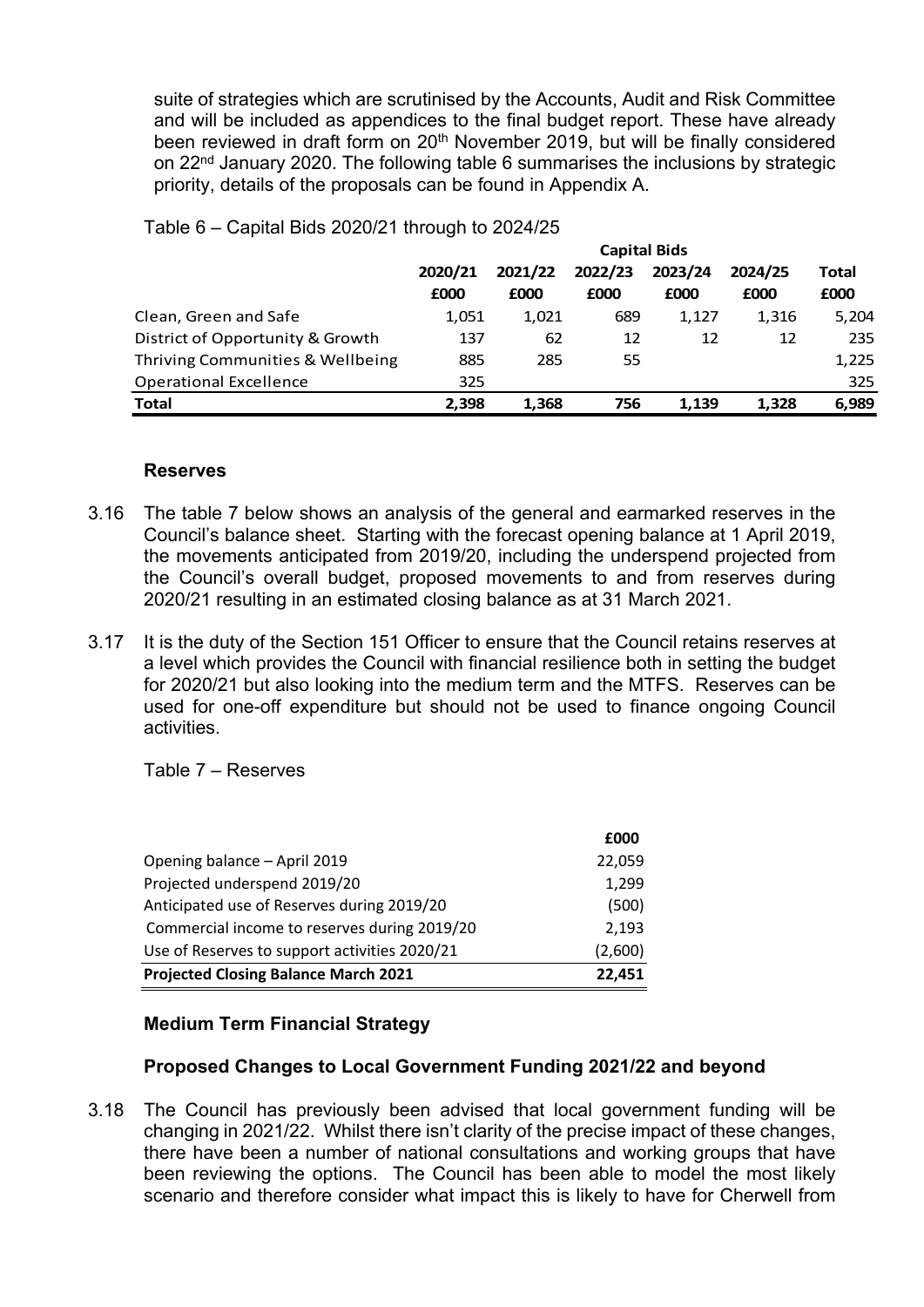2021/22 onwards. This also takes into account announcements and indications in the recent Queen's Speech following the General Election, which have confirmed earlier modelling around the areas of likely change in terms of the Council funding. Fundamentally it can be broken down as follows:

#### **Fair Funding Review Consultation**

3.19 The Government is intending to simplify the way local government funding works to make it more objective and transparent. The Council provided feedback to the government consultation on the assessment of needs, resources and transitional arrangements. The consistent intelligence from various local government finance experts that the Council has consulted, is that the Fair Funding Review when applied, will reduce government funding available to CDC.

#### **Business Rates Retention Consultation**

- 3.20 The Government has also recently consulted on proposals for setting up a reformed business rates retention system to which we are awaiting the outcome. The consultation outlines proposals to update the balance of risk and reward to better reflect the wider context for local authorities, now likely in 2021/22, mitigate volatility in income and simplify the system. It is proposed that:
	- $\bullet$  the baseline be reset this would impact CDC significantly as we have been consistently collecting above the baseline and retaining 50% of that growth under the current retention scheme. The baseline is likely to be reset at 2018/19 levels.
	- Councils (as a whole sector) would retain 75% of business rates growth above the baseline which would eventually move to 100% retention – however, with the baseline reset, this will be 75%/100% of far less until our growth above the baseline increases again.
	- Resets are likely to be more frequent in future than they have previously been

### **MTFS Funding Gap**

- 3.21 The MTFS as presented in the table below represents the likely scenario without the benefit of any national transition funding. Planning on this basis is both prudent and sensible and ensures that the Council can respond to any changes coming forward and remain financially sustainable. It is important to note that 2020/21 reflects a balanced budget although this does include the planned use of one-off funds from some earmarked reserves. For future years of the MTFS a funding gap has been identified and the Council has established a strategy that will shape how we look to review opportunities to reduce this gap for future years and balance the budget in future years.
- 3.22 The table below also does not take account of any future spending reviews for local government as a whole where, along with our peers across all tiers of local government, we need to provide evidence and arguments about the totality of funding for our services. This year's settlement provided one year only and along with all government departments we need to be able to respond to information requests about how we spend our money and the impact this may have on users of our services. CDC have always taken an active role in these reviews and will continue to do so both on an individual Council basis but also through our professional bodies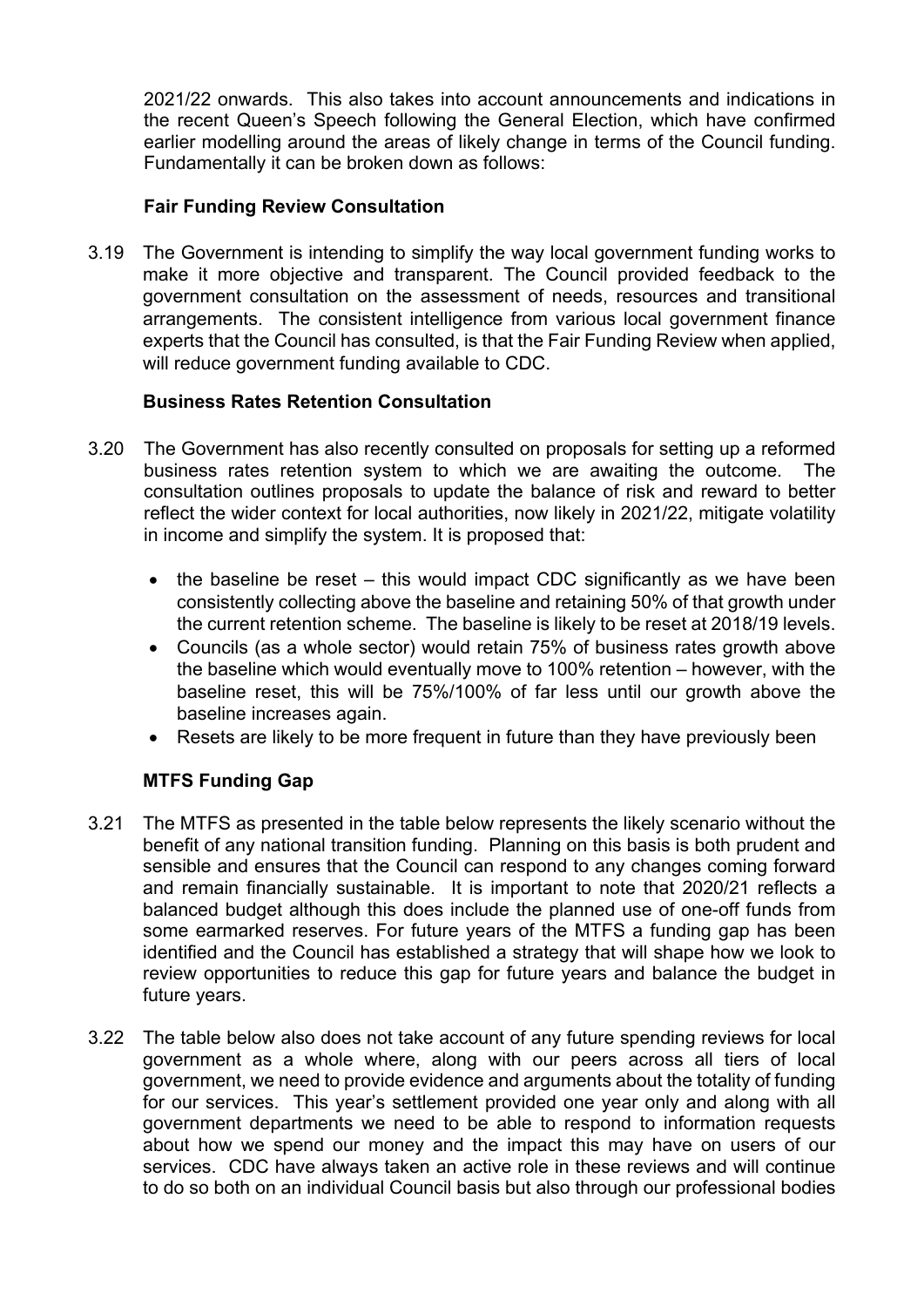and professional peer groups including the District Council Network (DCN), the Local Government Association (LGA) and SDCT (Society of District Council Treasurers).

- 3.23 The table 8 below sets out the Council's future funding estimates. There remains much uncertainty regarding this position over the medium term with the upcoming changes proposed relating to the Fair Funding Review, Business Rates and the New Homes Bonus. However, we have based our estimates on advice from leading local government financial experts which forecasts the effects of the above changes to be in the region of a 30% reduction to our funding. This is a result of:
	- the cessation of New Homes Bonus beyond legacy payments and the one-off payment in relation to growth in 2019/20 payable in 2020/21
	- the business rates baseline reset at the 2018/19 level and growth at 1% thereafter (the Council has grown business rates significantly in recent years and this baseline reset results in the Council losing the benefit of this growth)
	- the cessation of Revenue Support Grant, with the exception of the one-off payment in 2020/21
	- Council Tax increases of £5 per annum with 1% annual growth of the Council tax base from 2020/21
	- No assumptions have been made that we will receive any transitional finance support. We are aware that if this is available it is likely to be based on "Core Spending Power" which is a measure used by central government that does not include the impact from the loss of retained business rates. Given Cherwell's significant growth over and above expectations in terms of business rates, we may not receive any financial protection from this drop in income.
- 3.24 As in previous years the Council is utilising a proportion of New Homes Bonus to support district economic development and growth as well as supporting communities in 2020/21. However, to smooth the impact of the total drop in funding over the MTFS period, for 2021/22 and its final payment in 2022/23, the MTFS incorporates 100% of this funding stream and does not set aside this 50% of funding into reserves.
- 3.25 The medium term financial strategy therefore indicates that with all of the assumptions around national funding changes that Cherwell will have a gap between its net budget requirement and its funding as shown in table 8 below.

|                        | 2020/21<br>£m | 2021/22<br>£m | 2022/23<br>£m | 2023/24<br>£m | 2024/25<br>£m |
|------------------------|---------------|---------------|---------------|---------------|---------------|
| Net Budget Requirement | 25.6          | 23.9          | 24.5          | 23.6          | 24.3          |
| <b>Funding Total</b>   | (25.6)        | (16.3)        | (16.6)        | (16.0)        | (17.2)        |
| Gap                    | 0             | 7.6           | 7.9           | 7.6           | 7.1           |

Table 8 : Medium-Term Financial Strategy

### **How we Plan to Address the MTFS Gap**

- 3.25 The Council has developed a strategy to meet the challenges highlighted in the MTFS which will include:
	- Continue its partnering arrangements in the future including: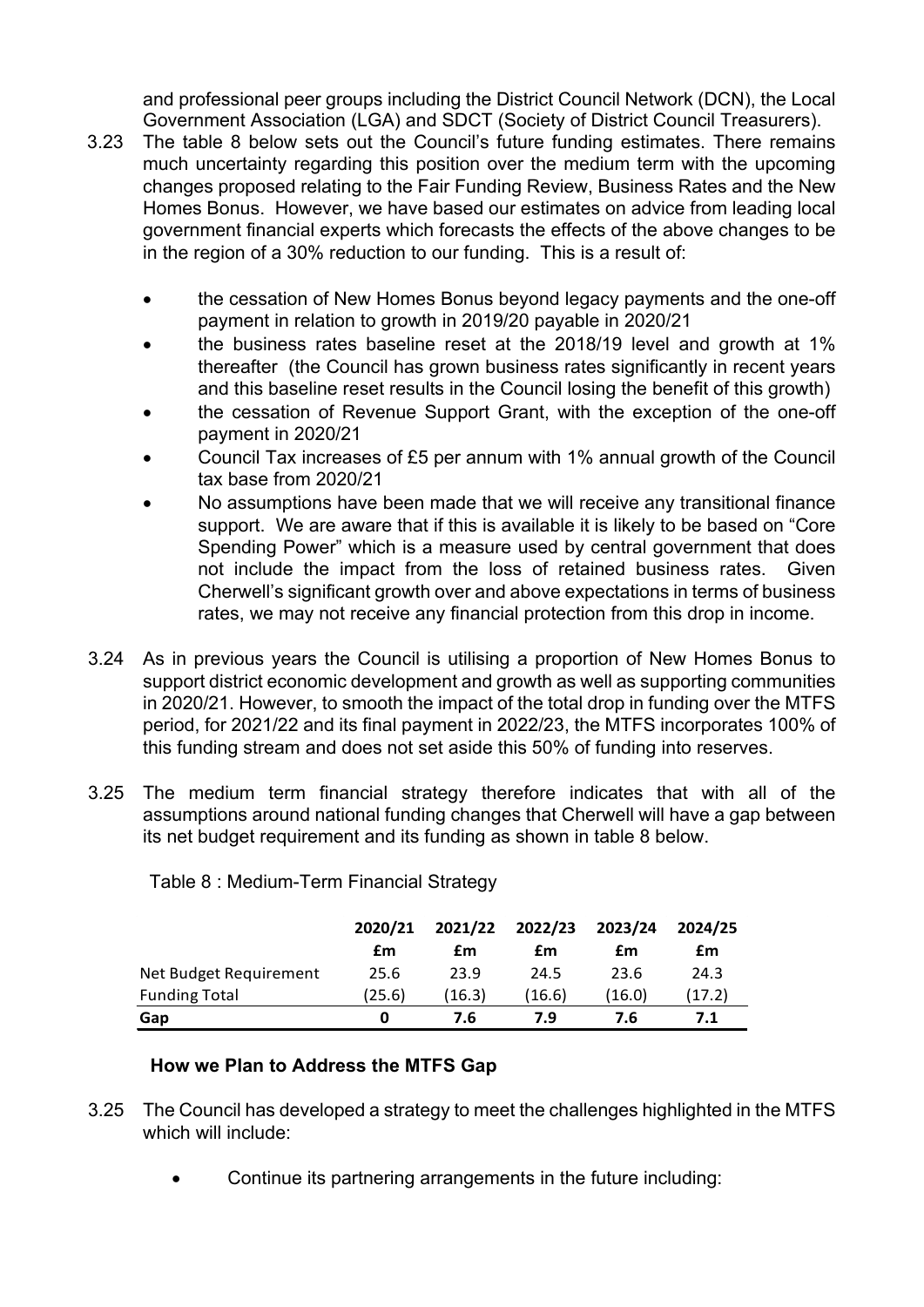- a alignment with Oxfordshire County Council services where this will benefit our residents and businesses and make financial sense to do so
- b joint contracting and commissioning arrangements
- c continuing our journey to transform the way in which we deliver with other partners
- Considering further commercialisation e.g. Building Control, trade waste, the commercial offer around Build!
- "Growing our way" out of trouble by identifying opportunities with the right business cases
- Continuing to lobby policy makers, highlighting where we have been delivering growth and driving benefits to others

### **4.0 Conclusions and Reasons for Recommendations**

4.1 This report provides information around the various building blocks that make up the proposed budget for 2020/21 and beyond, allowing members to consider and scrutinise the elements of the budget and provide advice and guidance to the Executive to help them further shape both budget setting for 2020/21 and the MTFS for 2020/24.

### **5.0 Consultation**

5.1 The report provides an update on the Council's budget setting process, following the announcement of the Government's Spending Review on 4 September 2019. The formal consultation surrounding the budget for 2020/21 will begin following this meeting and run up to the Executive meeting on 3 February 2020. The views and comments expressed at this meeting will be shared with and incorporated into the discussions at the Executive on 3 February 2020 ahead of the full Council consideration on 24 February 2020.

### **6.0 Alternative Options and Reasons for Rejection**

6.1 This report provides an update on the Council's budget setting process. As this is a update report, no further options have been considered. However, members may wish to request that officers provide additional information.

### **7.0 Implications**

### **Financial and Resource Implications**

7.1 The financial implications arising from the production of this report are being included within the Council's Medium-Term Financial Strategy processes.

Comments checked by: Dominic Oakeshott, Assistant Director of Finance (Interim)